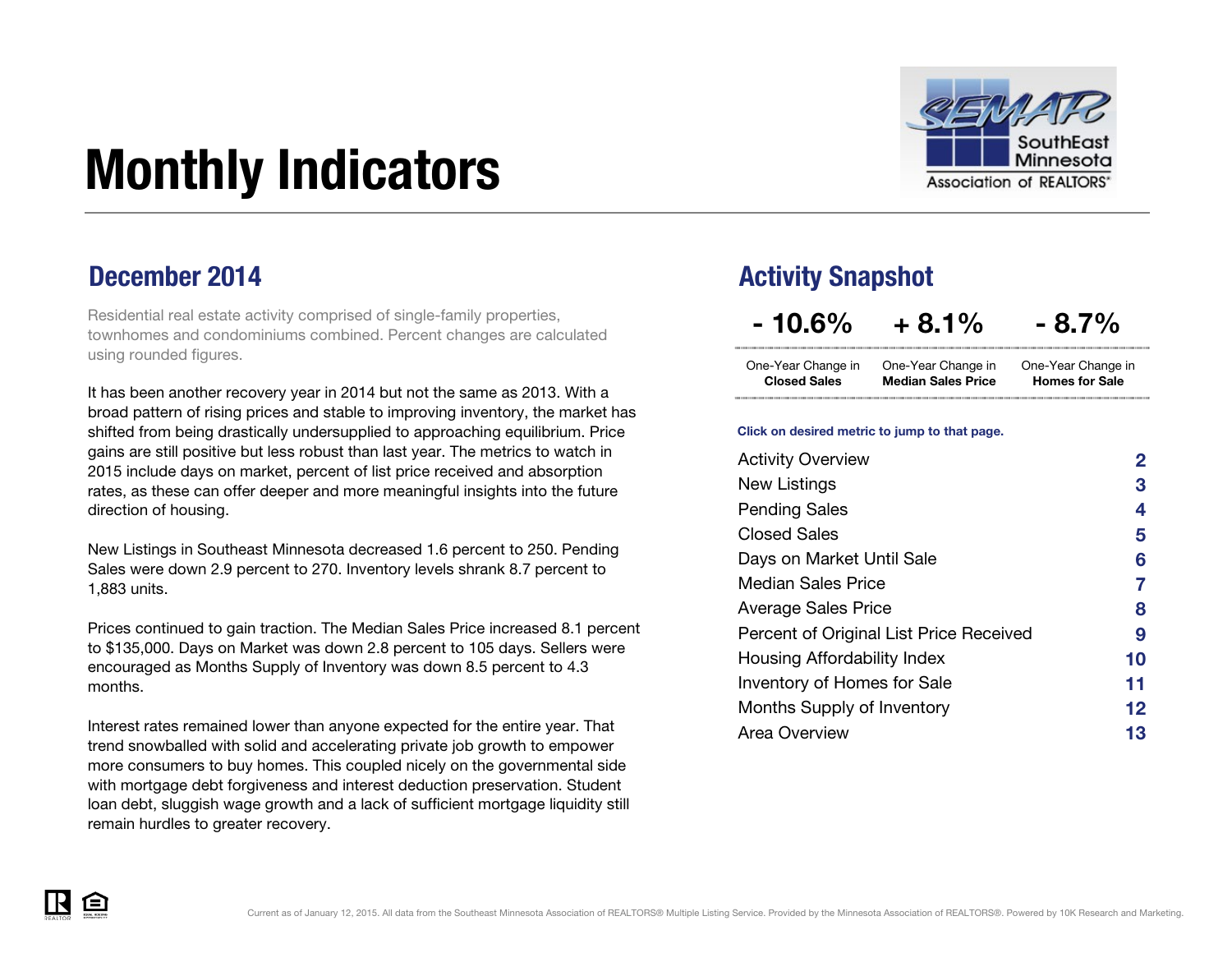## <span id="page-1-0"></span>Activity Overview

Key metrics by report month and for year-to-date (YTD) starting from the first of the year.



| <b>Key Metrics</b>           | <b>Historical Sparkbars</b>              | 12-2013   | 12-2014   | <b>Percent Change</b> |           | <b>YTD 2013 YTD 2014</b> | <b>Percent Change</b> |
|------------------------------|------------------------------------------|-----------|-----------|-----------------------|-----------|--------------------------|-----------------------|
| <b>New Listings</b>          | 12-2014<br>12-2011<br>12-2012<br>12-2013 | 254       | 250       | $-1.6%$               | 7,108     | 7,013                    | $-1.3%$               |
| <b>Pending Sales</b>         | 12-2012<br>12-2011<br>12-2013<br>12-2014 | 278       | 270       | $-2.9%$               | 5,236     | 5,292                    | $+1.1%$               |
| <b>Closed Sales</b>          | 12-2011<br>12-2013<br>12-2014<br>12-2012 | 405       | 362       | $-10.6%$              | 5,273     | 5,275                    | $+0.0%$               |
| <b>Days on Market</b>        | 12-2012<br>12-2013<br>12-2014<br>12-2011 | 108       | 105       | $-2.8%$               | 100       | 95                       | $-5.0%$               |
| <b>Median Sales Price</b>    | 12-2011<br>12-2012<br>12-2013<br>12-2014 | \$124,900 | \$135,000 | $+8.1%$               | \$140,000 | \$143,991                | $+2.9%$               |
| <b>Avg. Sales Price</b>      | 12-2011<br>12-2012<br>12-2013<br>12-2014 | \$152,008 | \$156,703 | $+3.1%$               | \$160,163 | \$164,501                | $+2.7%$               |
| Pct. of Orig. Price Received | 12-2011<br>12-2012<br>12-2013<br>12-2014 | 91.2%     | 92.2%     | $+1.1%$               | 93.1%     | 93.5%                    | $+0.4%$               |
| <b>Affordability Index</b>   | 12-2012<br>12-2013<br>12-2011<br>12-2014 | 289       | 298       | $+3.1%$               | 258       | 279                      | $+8.1%$               |
| <b>Homes for Sale</b>        | 12-2011<br>12-2012<br>12-2013<br>12-2014 | 2,063     | 1,883     | $-8.7%$               | --        |                          |                       |
| <b>Months Supply</b>         | 12-2011<br>12-2012<br>12-2013<br>12-2014 | 4.7       | 4.3       | $-8.5%$               |           |                          |                       |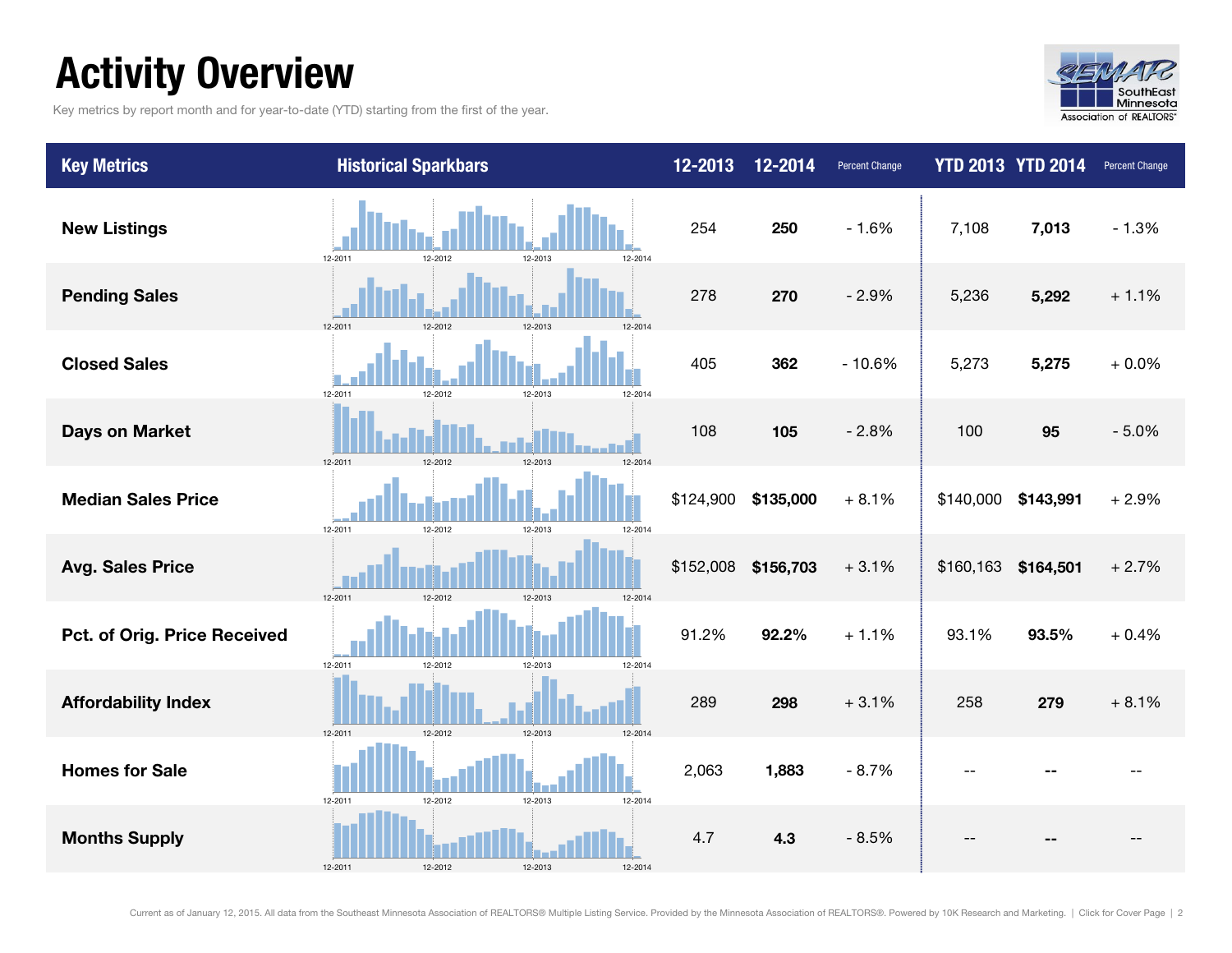## <span id="page-2-0"></span>New Listings

A count of the properties that have been newly listed on the market in a given month.





|         | 7,108   |         |
|---------|---------|---------|
| 6,787   |         | 7,013   |
|         |         |         |
|         |         |         |
|         |         |         |
|         |         |         |
|         |         |         |
| $+5.3%$ | $+4.7%$ | $-1.3%$ |
| 2012    | 2013    | 2014    |

| <b>New Listings</b> |     | <b>Prior Year</b> | <b>Percent Change</b> |
|---------------------|-----|-------------------|-----------------------|
| January 2014        | 394 | 481               | -18.1%                |
| February 2014       | 456 | 511               | $-10.8%$              |
| March 2014          | 701 | 753               | $-6.9\%$              |
| April 2014          | 852 | 750               | $+13.6%$              |
| May 2014            | 806 | 827               | $-2.5\%$              |
| June 2014           | 810 | 703               | $+15.2%$              |
| <b>July 2014</b>    | 710 | 684               | $+3.8%$               |
| August 2014         | 677 | 685               | $-1.2%$               |
| September 2014      | 569 | 586               | $-2.9%$               |
| October 2014        | 491 | 543               | -9.6%                 |
| November 2014       | 297 | 331               | -10.3%                |
| December 2014       | 250 | 254               | -1.6%                 |
| 12-Month Avg        | 584 | 592               | $-1.4%$               |

#### Historical New Listings by Month

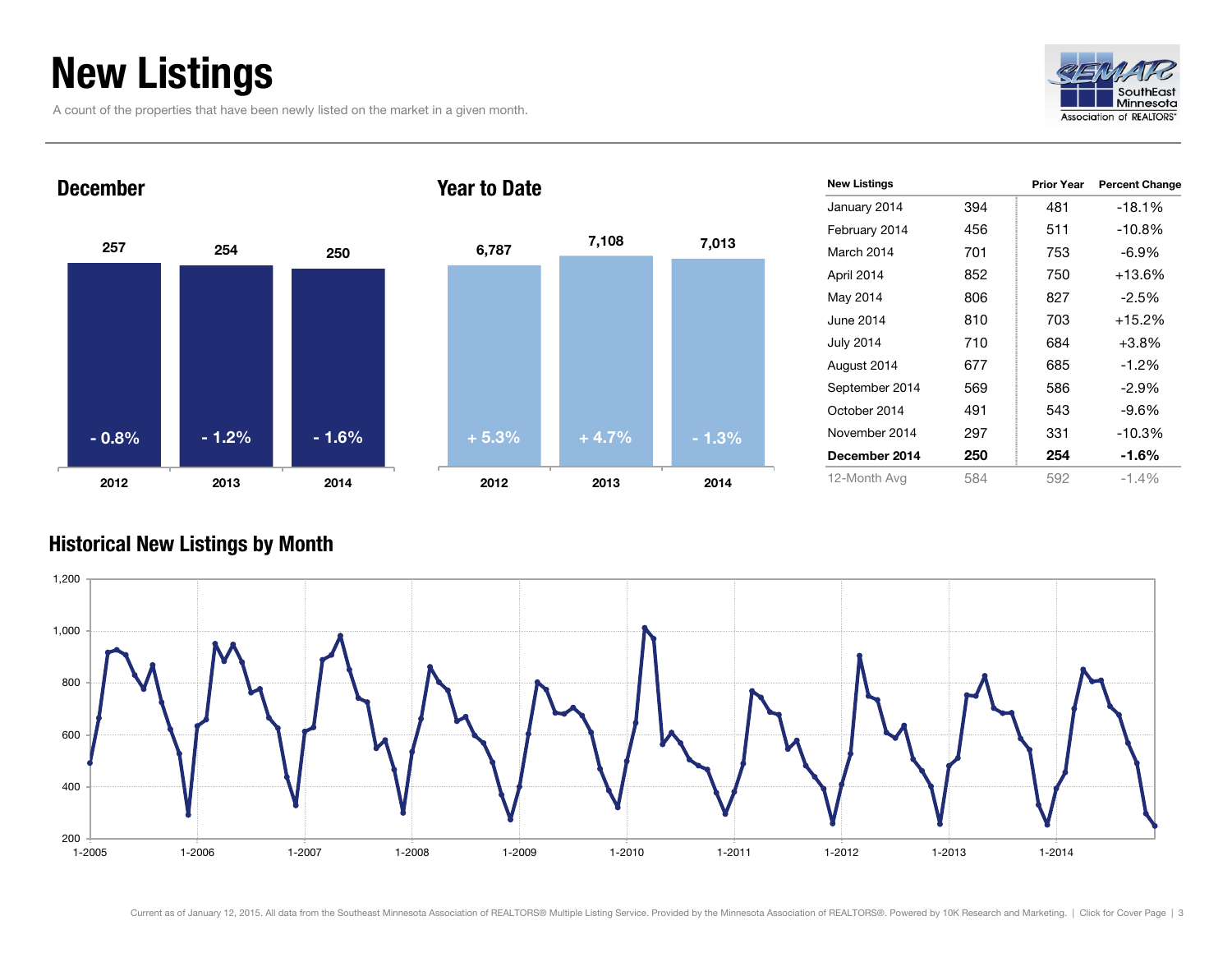## <span id="page-3-0"></span>Pending Sales

A count of the properties on which offers have been accepted in a given month.





| <b>Pending Sales</b> |     | <b>Prior Year</b> | <b>Percent Change</b> |
|----------------------|-----|-------------------|-----------------------|
| January 2014         | 342 | 325               | +5.2%                 |
| February 2014        | 324 | 384               | $-15.6%$              |
| March 2014           | 432 | 470               | $-8.1\%$              |
| April 2014           | 621 | 586               | $+6.0\%$              |
| May 2014             | 553 | 554               | $-0.2\%$              |
| June 2014            | 541 | 512               | $+5.7\%$              |
| <b>July 2014</b>     | 541 | 474               | $+14.1%$              |
| August 2014          | 468 | 482               | $-2.9\%$              |
| September 2014       | 450 | 410               | +9.8%                 |
| October 2014         | 440 | 422               | $+4.3%$               |
| November 2014        | 310 | 339               | -8.6%                 |
| December 2014        | 270 | 278               | $-2.9\%$              |
| 12-Month Avg         | 441 | 436               | $+1.1\%$              |

#### Historical Pending Sales by Month

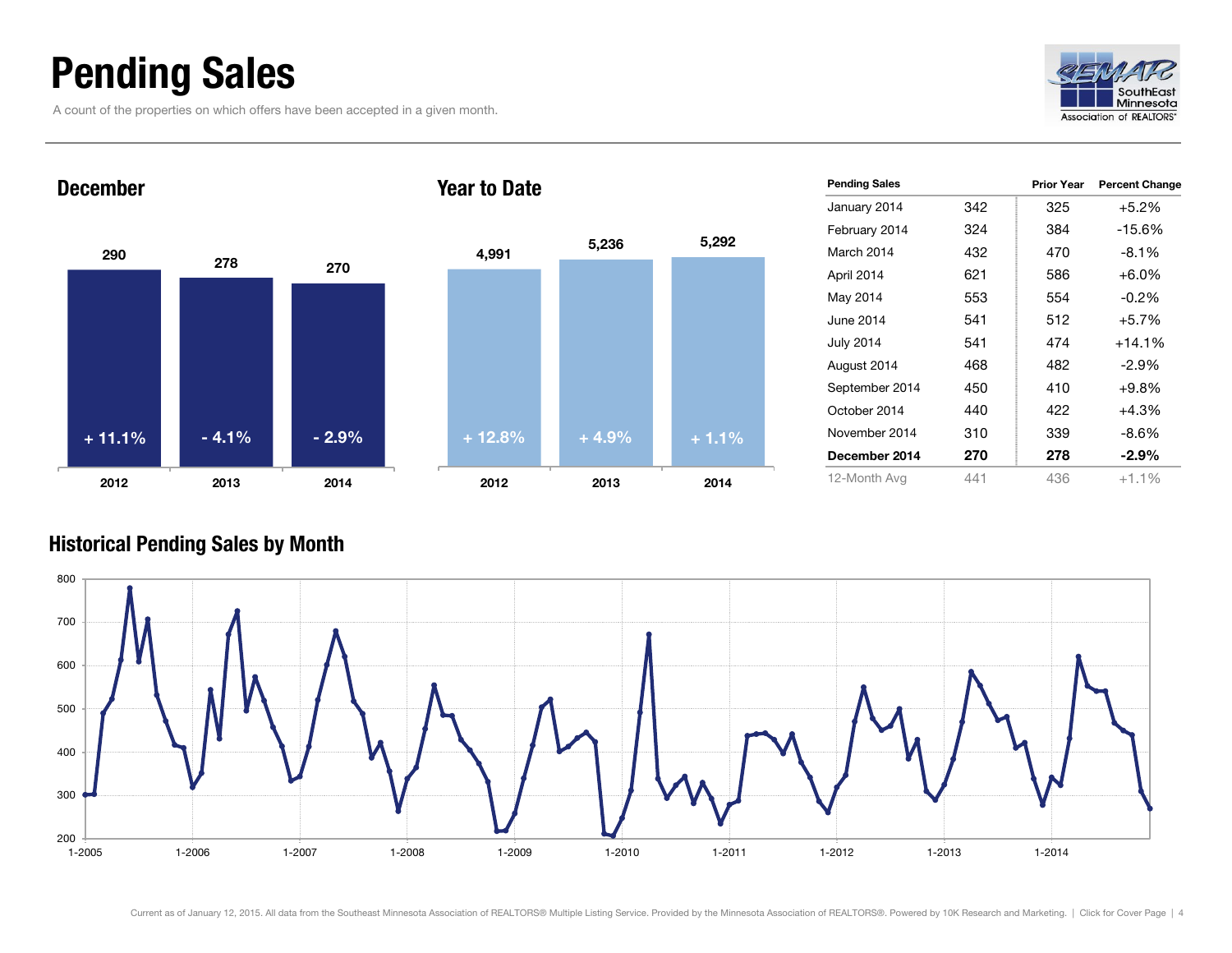## <span id="page-4-0"></span>Closed Sales

A count of the actual sales that closed in a given month.





| <b>Closed Sales</b> |     | Prior Year | <b>Percent Change</b> |
|---------------------|-----|------------|-----------------------|
| January 2014        | 270 | 256        | $+5.5%$               |
| February 2014       | 278 | 276        | $+0.7%$               |
| March 2014          | 328 | 391        | $-16.1%$              |
| April 2014          | 387 | 423        | $-8.5\%$              |
| May 2014            | 547 | 578        | $-5.4%$               |
| June 2014.          | 651 | 616        | $+5.7%$               |
| <b>July 2014</b>    | 510 | 525        | $-2.9\%$              |
| August 2014         | 610 | 516        | $+18.2%$              |
| September 2014      | 462 | 476        | $-2.9\%$              |
| October 2014        | 513 | 425        | $+20.7%$              |
| November 2014       | 357 | 386        | -7.5%                 |
| December 2014       | 362 | 405        | -10.6%                |
| 12-Month Avg        | 440 | 439        | $+0.2%$               |

#### Historical Closed Sales by Month

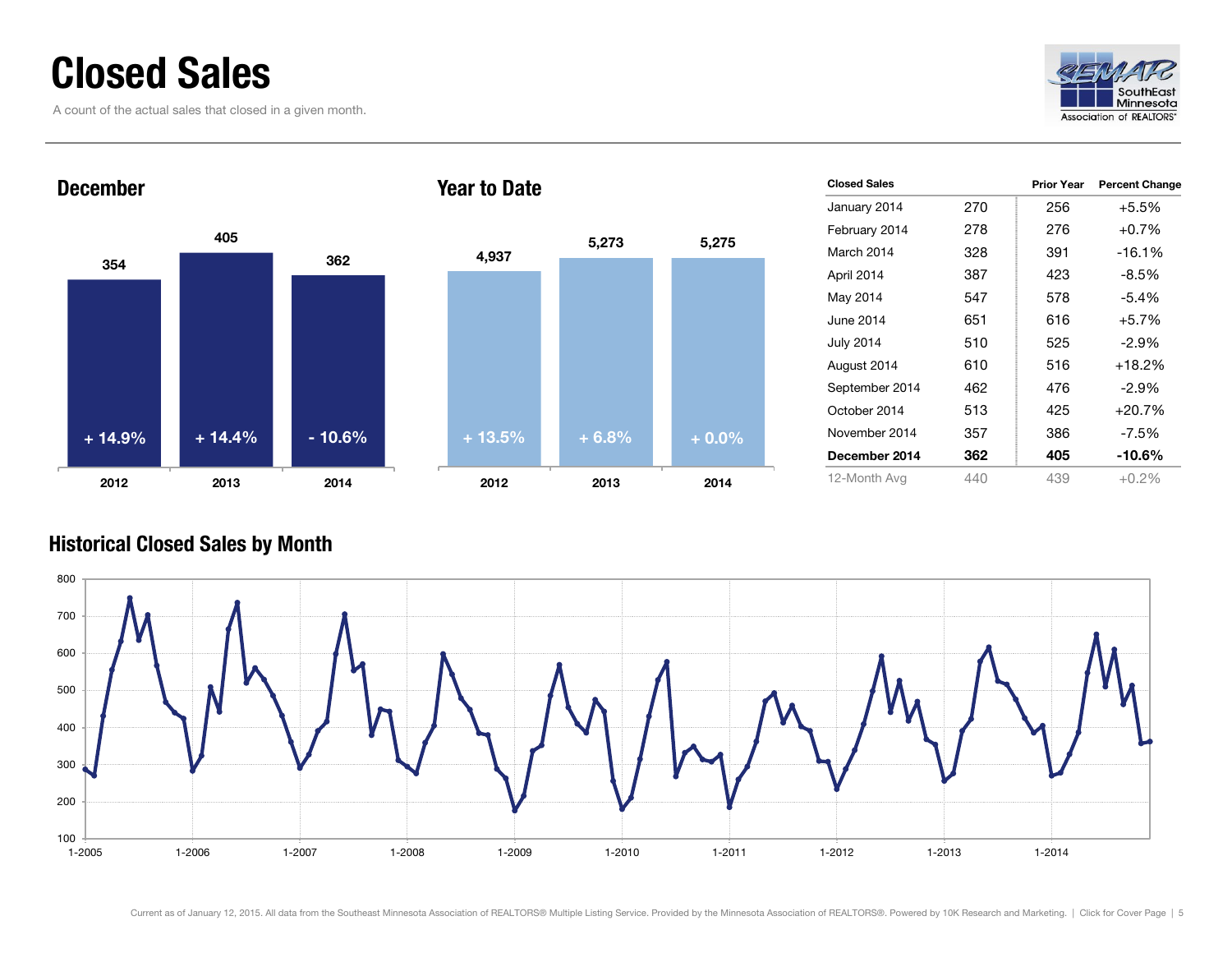## <span id="page-5-0"></span>Days on Market Until Sale

Average number of days between when a property is listed and when an offer is accepted in a given month.





| Days on Market   |     | <b>Prior Year</b> | <b>Percent Change</b> |
|------------------|-----|-------------------|-----------------------|
| January 2014     | 111 | 116               | -4.3%                 |
| February 2014    | 108 | 117               | $-7.7\%$              |
| March 2014       | 107 | 113               | $-5.3%$               |
| April 2014       | 105 | 117               | $-10.3%$              |
| May 2014         | 90  | 99                | $-9.1\%$              |
| June 2014        | 89  | 89                | $0.0\%$               |
| <b>July 2014</b> | 86  | 82                | $+4.9%$               |
| August 2014      | 86  | 95                | $-9.5%$               |
| September 2014   | 92  | 93                | $-1.1%$               |
| October 2014     | 90  | 100               | $-10.0\%$             |
| November 2014    | 96  | 93                | $+3.2%$               |
| December 2014    | 105 | 108               | $-2.8\%$              |
| 12-Month Avg     | 97  | 102               | -4.9%                 |

#### Historical Days on Market Until Sale by Month

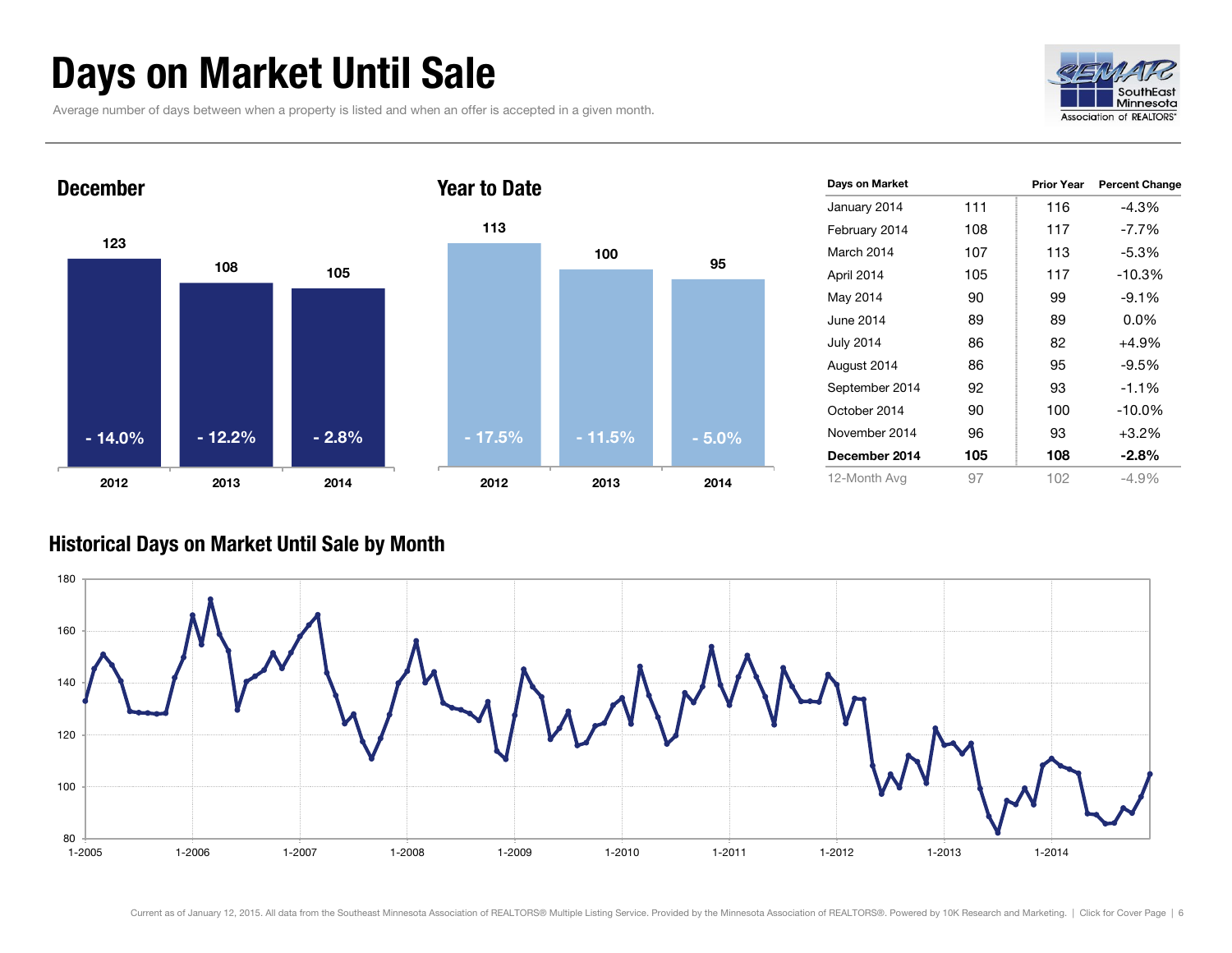## <span id="page-6-0"></span>Median Sales Price

Point at which half of the sales sold for more and half sold for less, not accounting for seller concessions, in a given month.



Prior Year Percent Change

## \$129,400 \$124,900 \$135,000 2012 2013 2014 December \$134,000 \$140,000 2012 2013 2014 Year to Date  $+ 11.7\%$  - 3.5% + 8.1% + 7.2% + 4.5% + 2.9%

|           | <b>Median Sales Price</b> |
|-----------|---------------------------|
|           | January 2014              |
| \$143,991 | February 2014             |
|           | March 2014                |
|           | April 2014                |
|           |                           |

|                  |           | гног гсаг | r crucin Unanyc |
|------------------|-----------|-----------|-----------------|
| January 2014     | \$120,300 | \$130,300 | -7.7%           |
| February 2014    | \$124,000 | \$133,000 | $-6.8%$         |
| March 2014       | \$139,500 | \$132,900 | $+5.0%$         |
| April 2014       | \$135,000 | \$135,000 | $0.0\%$         |
| May 2014         | \$149,000 | \$145,000 | $+2.8%$         |
| June 2014        | \$155,000 | \$149,900 | $+3.4%$         |
| <b>July 2014</b> | \$152,000 | \$150,200 | $+1.2%$         |
| August 2014      | \$149,400 | \$145,000 | $+3.0%$         |
| September 2014   | \$144,250 | \$132,250 | $+9.1%$         |
| October 2014     | \$145,000 | \$139,450 | +4.0%           |
| November 2014    | \$135,000 | \$139,900 | $-3.5%$         |
| December 2014    | \$135,000 | \$124,900 | $+8.1%$         |
| 12-Month Avg     | \$140,288 | \$138,150 | +1.5%           |
|                  |           |           |                 |

#### Historical Median Sales Price by Month

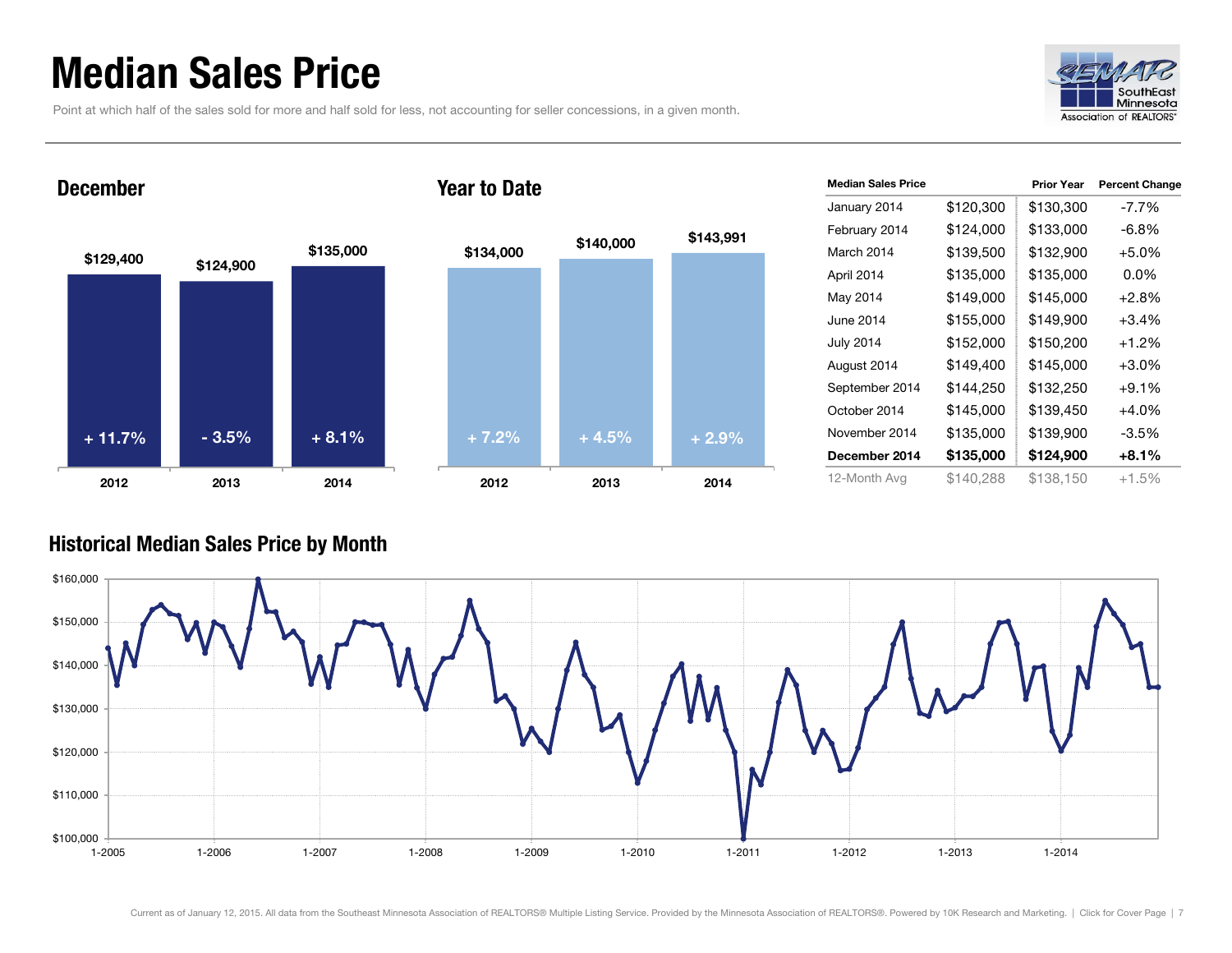## <span id="page-7-0"></span>Average Sales Price

Average sales price for all closed sales, not accounting for seller concessions, in a given month.



## \$149,679 \$152,008 \$156,703 2012 2013 2014 December Year to Date  $+ 19.5\%$  + 1.6% + 3.1% + 6.7% + 6.0% + 2.7%

| 2012      | 2013      | 2014      |
|-----------|-----------|-----------|
| $+6.7%$   | $+ 6.0%$  | $+2.7%$   |
|           |           |           |
|           |           |           |
|           |           |           |
| \$151,043 |           |           |
|           | \$160,163 | \$164,501 |
|           |           |           |

| Avg. Sales Price |           | <b>Prior Year</b> | <b>Percent Change</b> |
|------------------|-----------|-------------------|-----------------------|
| January 2014     | \$147,782 | \$142,527         | $+3.7%$               |
| February 2014    | \$137,808 | \$147,624         | -6.6%                 |
| March 2014       | \$154,408 | \$152,445         | $+1.3%$               |
| April 2014       | \$153,498 | \$154,141         | $-0.4%$               |
| May 2014         | \$167,040 | \$165,597         | $+0.9%$               |
| June 2014        | \$180,274 | \$167,938         | $+7.3%$               |
| <b>July 2014</b> | \$176,816 | \$168,175         | $+5.1%$               |
| August 2014      | \$169,885 | \$168,026         | $+1.1%$               |
| September 2014   | \$167,223 | \$159,220         | $+5.0%$               |
| October 2014     | \$167,711 | \$161,528         | $+3.8%$               |
| November 2014    | \$159,404 | \$161,355         | $-1.2%$               |
| December 2014    | \$156,703 | \$152,008         | $+3.1%$               |
| 12-Month Avg     | \$161,546 | \$158,382         | $+2.0%$               |

#### Historical Average Sales Price by Month

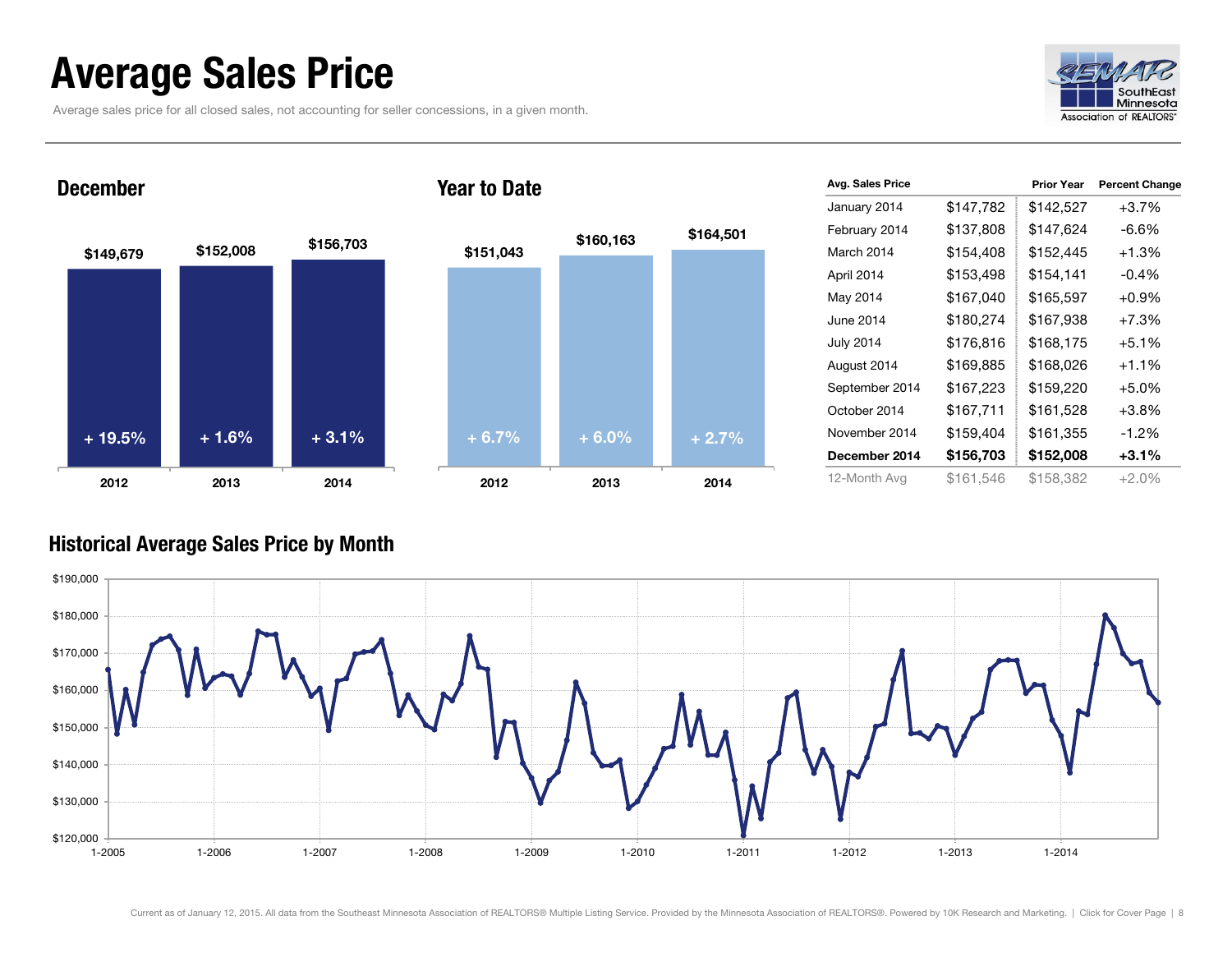## <span id="page-8-0"></span>Percent of Original List Price Received

Percentage found when dividing a property's sales price by its original list price, then taking the average for all properties sold in a given month, not accounting for seller concessions.





| Pct. of Orig. Price Received |          | <b>Prior Year</b> | <b>Percent Change</b> |
|------------------------------|----------|-------------------|-----------------------|
| January 2014                 | 90.5%    | 91.8%             | $-1.4%$               |
| February 2014                | 90.7%    | 90.7%             | $0.0\%$               |
| March 2014                   | 92.8%    | 91.9%             | $+1.0%$               |
| April 2014                   | 93.6%    | 93.1%             | $+0.5%$               |
| May 2014                     | 93.9%    | 94.5%             | -0.6%                 |
| June 2014                    | 94.6%    | 94.9%             | $-0.3\%$              |
| <b>July 2014</b>             | 95.2%    | 94.7%             | $+0.5%$               |
| August 2014                  | 94.4%    | 94.2%             | $+0.2%$               |
| September 2014               | 93.7%    | 93.1%             | $+0.6\%$              |
| October 2014                 | 93.7%    | 91.9%             | $+2.0%$               |
| November 2014                | 91.8%    | 92.1%             | $-0.3%$               |
| December 2014                | $92.2\%$ | 91.2%             | $+1.1%$               |
| 12-Month Avg                 | 93.1%    | 92.9%             | $+0.2\%$              |

#### Historical Percent of Original List Price Received by Month

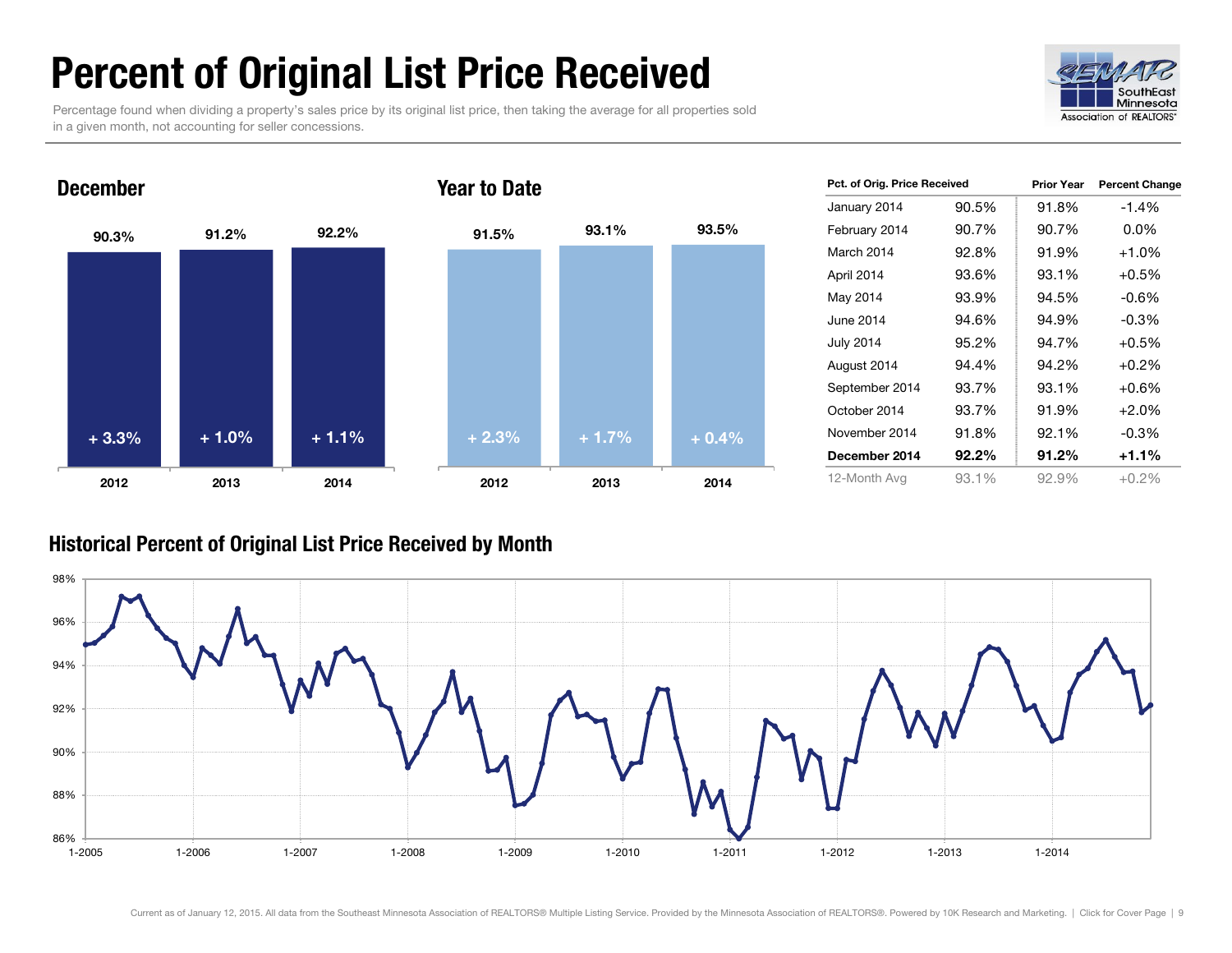## <span id="page-9-0"></span>Housing Affordability Index

This index measures housing affordability for the region. An index of 120 means the median household income is 120% of what is necessary to qualify for the median-priced home under prevailing interest rates. A higher number means greater affordability.





| <b>Affordability Index</b> |     | <b>Prior Year</b> | <b>Percent Change</b> |
|----------------------------|-----|-------------------|-----------------------|
| January 2014               | 315 | 300               | $+5.0%$               |
| February 2014              | 310 | 288               | $+7.6%$               |
| March 2014                 | 276 | 287               | $-3.8%$               |
| April 2014                 | 284 | 288               | $-1.4\%$              |
| May 2014                   | 265 | 259               | $+2.3%$               |
| June 2014                  | 254 | 236               | $+7.6%$               |
| <b>July 2014</b>           | 258 | 237               | $+8.9%$               |
| August 2014                | 264 | 243               | $+8.6%$               |
| September 2014             | 271 | 270               | $+0.4\%$              |
| October 2014               | 274 | 257               | $+6.6%$               |
| November 2014              | 295 | 270               | $+9.3%$               |
| December 2014              | 298 | 289               | $+3.1\%$              |
| 12-Month Avg               | 280 | 269               | $+4.1\%$              |

#### Historical Housing Affordability Index by Month

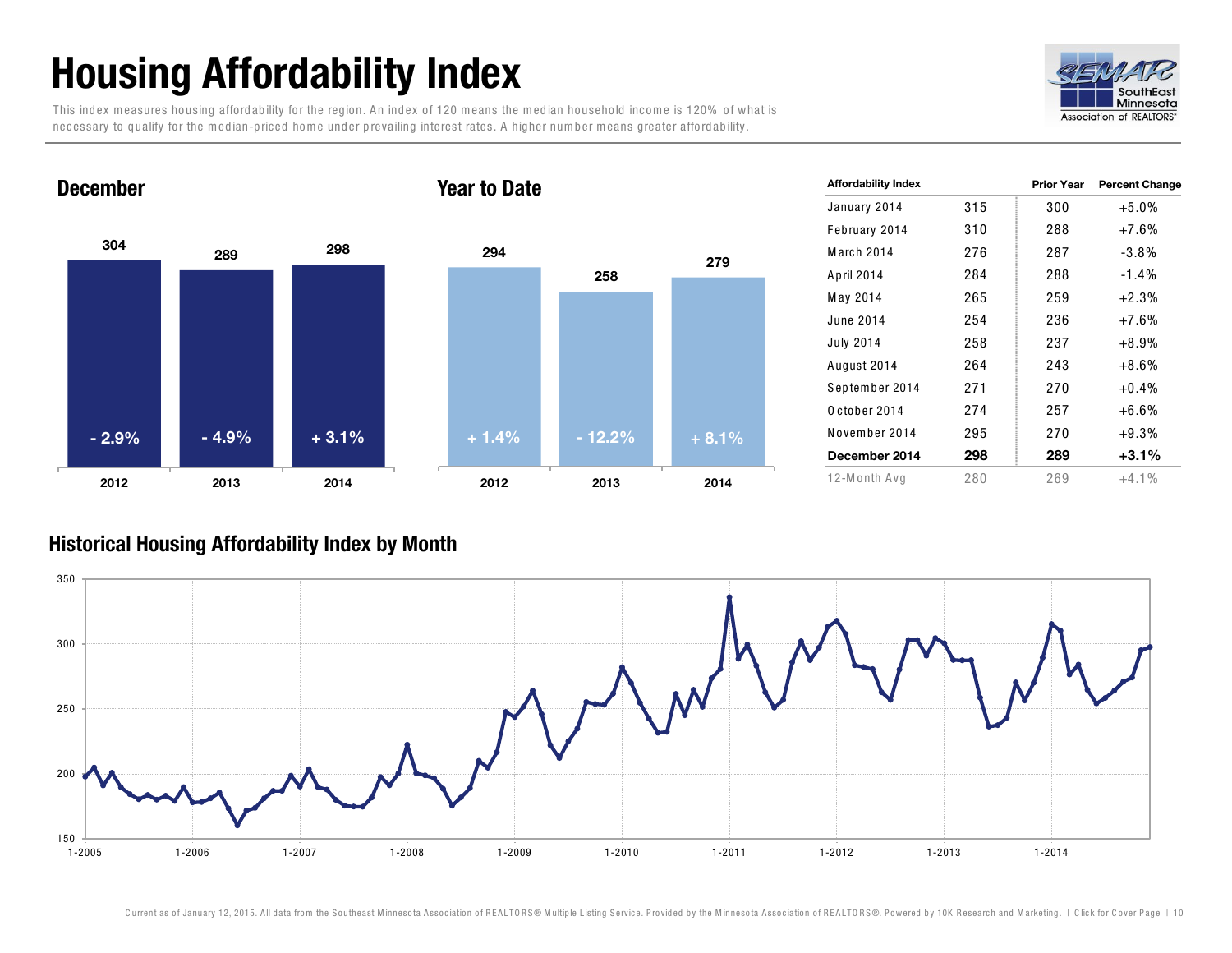## <span id="page-10-0"></span>Inventory of Homes for Sale

The number of properties available for sale in active status at the end of a given month.





#### Historical Inventory of Homes for Sale by Month

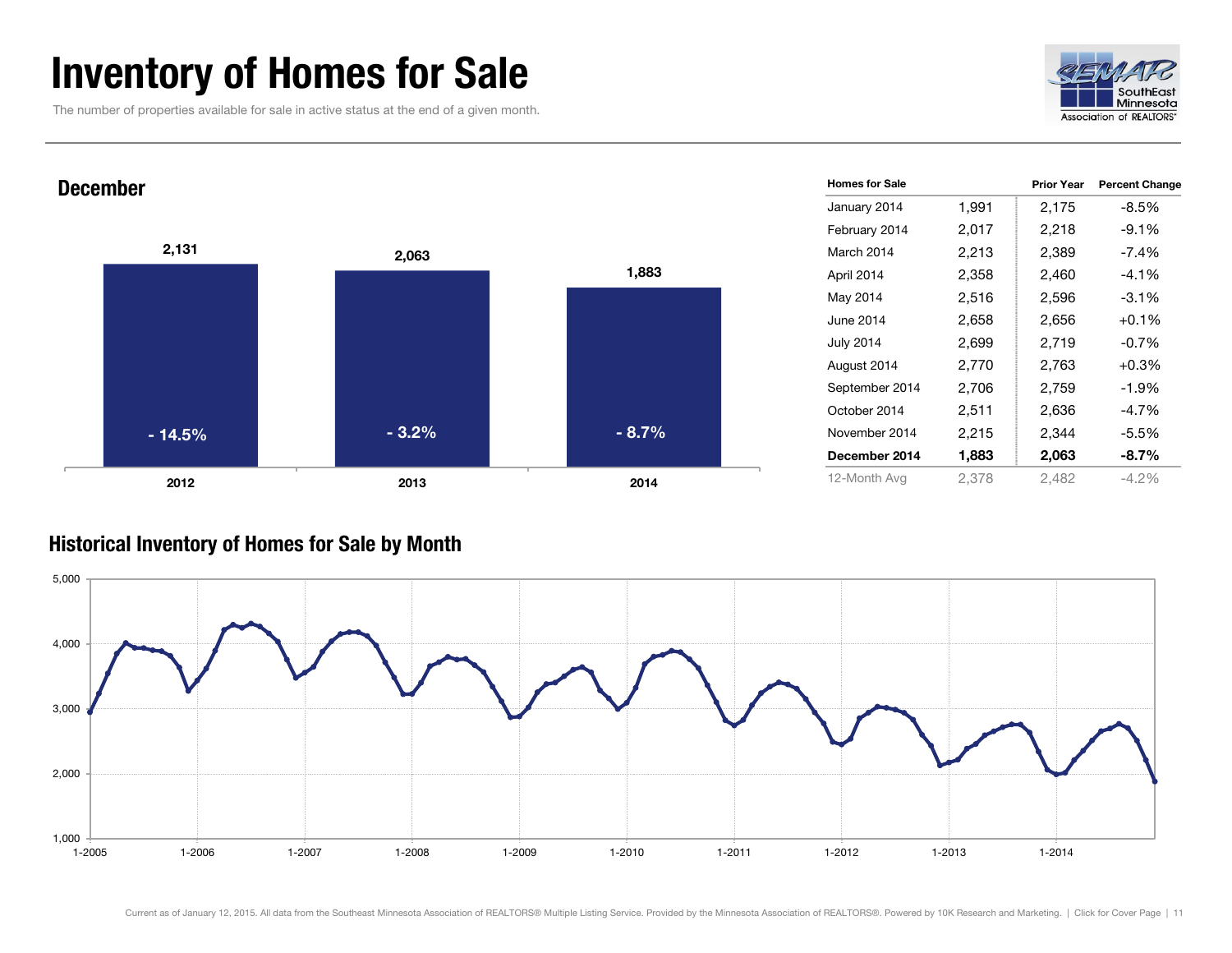## <span id="page-11-0"></span>Months Supply of Inventory

The inventory of homes for sale at the end of a given month, divided by the average monthly pending sales from the last 12 months.





#### Historical Months Supply of Inventory by Month